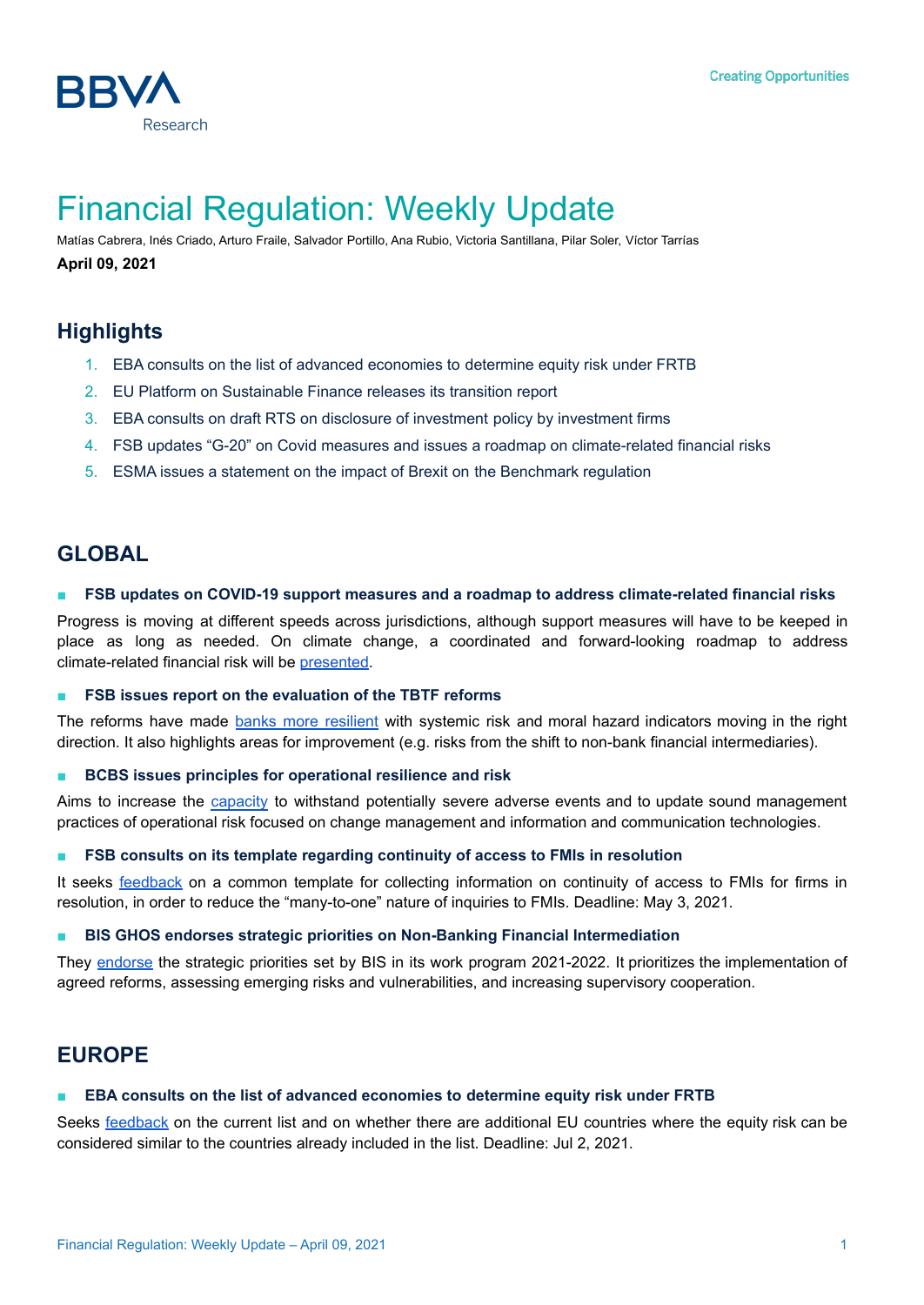

#### ■ **EU Platform on Sustainable finance releases its transition report**

Makes recommendations on three main [topics:](https://ec.europa.eu/info/sites/info/files/business_economy_euro/banking_and_finance/documents/210319-eu-platform-transition-finance-report_en.pdf) i) maximize inclusiveness maintaining the integrity of the current Taxonomy framework; ii) opportunities to develop the future taxonomy framework and iii) using other policies and tools to further support transition finance.

#### ■ **EBA consults on draft RTS on disclosure of investment policy by investment firms**

Puts [forward](https://www.eba.europa.eu/calendar/consultation-draft-rts-disclosure-investment-policy-investment-firms) comparable disclosures that help stakeholders to understand investment firms' influence over the companies in which they have voting rights and the impact of investment firms' policies. Deadline: Jul 1, 2021.

#### ■ **ESMA issues statement on the impact of Brexit on the Benchmark regulation**

It clarifies the [treatment](https://www.esma.europa.eu/sites/default/files/library/esma80_-187-881_bmr_brexit_statement_updated.pdf) of UK based administrations (initially included in the ESMA register of administrators and third countries' benchmarks, or as EU administrators and currently excluded). Due to the extension of the BMR transitional period, it will not have an immediate effect on the ability of EU27 entities to use the benchmarks provided by UK administrators.

#### ■ **EC consults on instant payments**

The [objective](https://ec.europa.eu/info/consultations/finance-2021-instant-payments-targeted_en) is to collect information on remaining obstacles and possible enabling actions to ensure a wide availability and use of instant payments. Deadline: Jun 2, 2021.

#### ■ **ESMA issues draft RTS on changes on CCP's activities and models**

Seeks to [establish](https://www.esma.europa.eu/press-news/esma-news/esma-publishes-draft-regulatory-technical-standards-changes-ccps%E2%80%99-activities) the conditions for a CCP to submit a request for an authorization to extend its business services or activities, as well as the procedures for consulting the CCP college on whether those conditions are met.

#### ■ **ESMA issues guidelines on information requirements for Trade Repositories**

Includes a report and [guidelines](https://www.esma.europa.eu/press-news/esma-news/esma-publishes-guidelines-periodic-information-trade-repositories) on reporting of periodic information and material changes by Trade Repositories supervised under EMIR and SFTR. These guidelines will apply from Jun 30, 2021.

#### ■ **ESAs [issue](https://www.eba.europa.eu/eu-financial-regulators-warn-expected-deterioration-asset-quality) its first joint risk assessment 2021**

The report [highlights](https://www.eba.europa.eu/eu-financial-regulators-warn-expected-deterioration-asset-quality) how the COVID-19 continues to weigh heavily on short-term recovery prospects. It also highlights a number of vulnerabilities in the financial markets and warns of possible further market corrections.

#### ■ **EBA and ESRB issue their corresponding risk dashboards**

i) EBA's report shows: a rise in [capital](https://www.eba.europa.eu/eba-points-rising-share-loans-show-significant-increase-credit-risk-stage-2-loans) ratios, a contraction of the NPL ratio and a RoE significantly below banks' cost of equity. Asset quality and profitability, and operational risk remain key concerns going forward. ii) ESRB [highlights](https://www.esrb.europa.eu/pub/pdf/dashboard/esrb.risk_dashboard210406~8f2090e35d.en.pdf?9c4e43ab79a1581de7db104d9904bddb) that market-based indicators of systemic stress have mostly recovered following an increase in stress levels in 2020 due to the COVID-19 pandemic.

#### ■ **ESMA issues annual peer review of EU CCP supervision**

[Shows](https://www.esma.europa.eu/press-news/esma-news/esma-publishes-annual-peer-review-eu-ccp-supervision) satisfactory effectiveness of supervisory practices assessing CCP compliance with EMIR's requirements on liquidity stress testing. NCAs should ensure settlement of obligations of defaulting clearing members are reflected.

#### ■ **EBA reviews final Q&As against revised legislation**

The Q&As were updated in line with the revised CRR, CRD and [BRRD](https://www.eba.europa.eu/eba-reviews-final-qas-against-revised-legislation). The outcome has been reflected in the corresponding tool. In general, supervisory reporting related Q&As were not covered.

#### ■ **ESMA publishes 2020 report on enforcement of corporate disclosure**

Provides an [overview](https://www.esma.europa.eu/press-news/esma-news/esma-publishes-2020-report-enforcement-corporate-disclosure) of the examination of compliance in financial and non-financial statements. Also presents further activities contributing to supervisory convergence and to a single rulebook in the area of corporate reporting.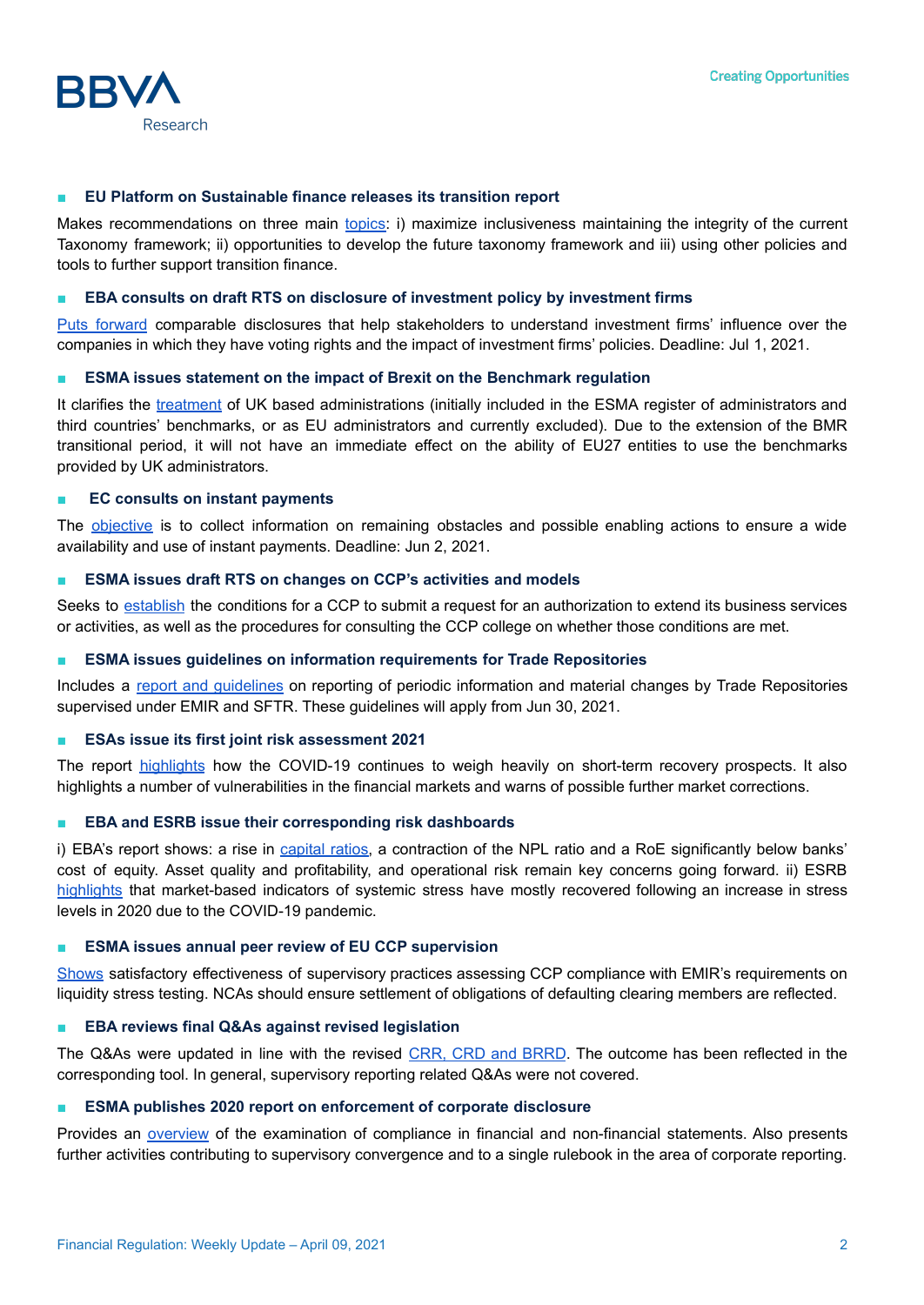

#### ■ **ESMA updates its Q&A on MIFID II and MIFIR transparency and reporting rules under SFTR**

Changes are due to reflect amendments on [MiFID](https://www.esma.europa.eu/press-news/esma-news/esma-updates-its-qas-mifid-ii-and-mifir-transparency-topics-1) II article excluding Large-in-Scale transactions from the mandatory tick size regime, and simplifying the [reporting](https://www.esma.europa.eu/press-news/esma-news/esma-updates-sftr-qas) of SFTs when an external portfolio manager is used.

#### ■ **ESAs issues report on guidelines on complaints-handling**

It [examines](https://www.eba.europa.eu/european-supervisory-authorities-issue-report-application-their-guidelines-complaints-handling) the application of the guidelines, describing the extents to which objectives have been achieved and the supervisory actions of NCAs given their national implementation. ESAs believe there is no need for review.

#### ■ **ESMA issues its third annual statistical report on alternative investment fund sector**

They have [identified](https://www.esma.europa.eu/press-news/esma-news/esma-report-highlights-liquidity-concerns-alternative-investment-funds) a mismatch between the potential liquidity of the assets, and the redemption time frame offered to investors as the main risk faced by the sector.

### **SPAIN**

#### ■ **CNMV issues consultation regarding crypto asset advertising**

Consultation previous to a Circular, on the advertising of crypto [assets](https://www.cnmv.es/portal/verDoc.axd?t=%7Ba8b40d0b-b4d0-4f10-acb1-174bb8726fb6%7D) (particularly aimed at retail customers), so that it incorporates objective information on the product and its risks. Deadline: Apr 16, 2021.

## **UNITED KINGDOM**

#### ■ **PRA consults on the definition of economic downturn under IRB model**

On the [identification](https://www.bankofengland.co.uk/prudential-regulation/publication/2021/april/credit-risk-identification-on-economic-downturn-for-irb-models) of the nature, severity and duration of an economic downturn for the purposes of internal models. Deadline: Jul 7, 2021.

■ **BoE issues statement on UK Recovery Loan Scheme (RLS) as part the Covid-19 support measures**

It [sets](https://www.bankofengland.co.uk/news/2021/april/statement-on-the-regulatory-treatment-of-the-uk-recovery-loan-scheme) out whether the guarantees provided by the Secretary of State for Business, under the RLS, are eligible for recognition as unfunded credit risk mitigation (CRM) under the UK Capital Requirements Regulation.

# **UNITED STATES**

#### ■ **FRB approves final rule supervisory guidance for regulated institutions**

It [codifies](https://www.federalreserve.gov/newsevents/pressreleases/bcreg20210331a.htm) a statement issued in Sep 2018 clarifying the differences between regulations and guidance, similar to last year's proposal. Effective date: 30 days after its publication in the Federal Register.

#### ■ **FRB issues FAQs on Board's longstanding regulations**

Each [set](https://www.federalreserve.gov/newsevents/pressreleases/bcreg20210331b.htm) includes significant existing interpretations of the regulation, including those found in Board orders, letters to specific requestors, and other sources, as well as those not previously available in written form.

#### ■ **CFPB proposes changes on mortgage services to prevent Covid-related foreclosures**

Proposes a set of [changes](https://www.consumerfinance.gov/about-us/newsroom/cfpb-proposes-mortgage-servicing-changes-to-prevent-wave-of-covid-19-foreclosures/) intended to better prevent avoidable foreclosures as the emergency federal foreclosure protections expire, including: i) extend payment terms; ii) further servicers options and iii) improving information.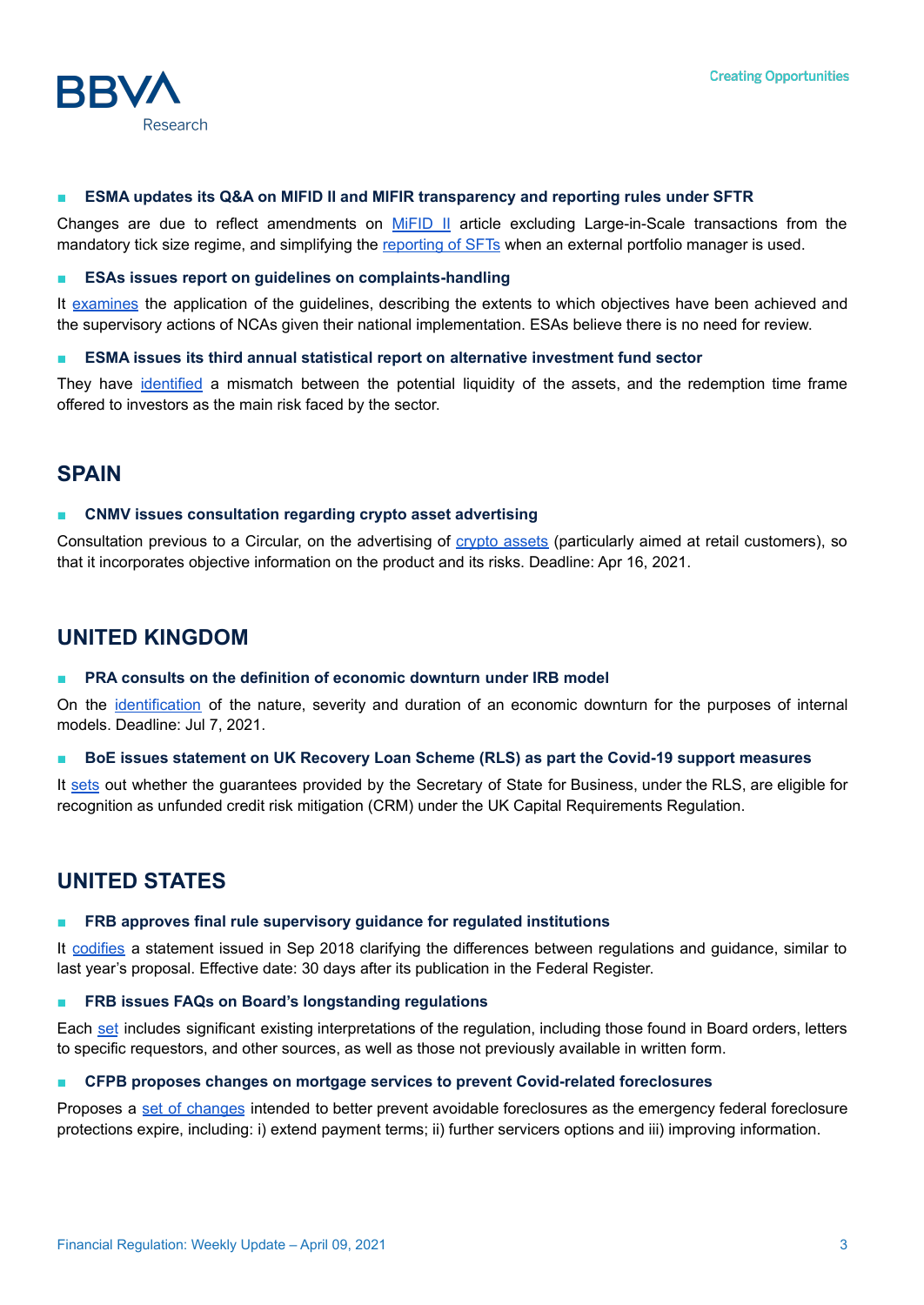

### **Recent publications of interest (in English and Spanish):**

- [Interview.](https://www.bbva.com/es/la-regulacion-pos-covid-es-clave-para-la-recuperacion-economica/) *Post COVID-19 regulation is key for economic recovery.* January 2021*.*
- Press [Article.](https://www.bbva.com/es/opinion/la-regulacion-financiera-en-2020-en-los-momentos-clave-los-reguladores-se-la-juegan/) *Financial regulation in 2020: At key points… regulators face risks.* January 2021.
- Press [Article.](https://www.bbvaresearch.com/en/publicaciones/global-procyclical-financial-regulation-what-can-be-done/?cid=eml:oem:oth:----47207--:::lnkpubl:::20201103::oth:instant:) *Procyclical financial regulation: What can be done?* October 2020.
- **Press [Article.](https://www.bbvaresearch.com/en/publicaciones/europe-one-step-closer-to-the-capital-markets-union/)** *Europe* | One step closer to the Capital Markets Union. October 2020

Previous edition of our Weekly Financial Regulation Update in **[English](https://www.bbvaresearch.com/en/publicaciones/financial-regulation-weekly-update-march-31-2021/)**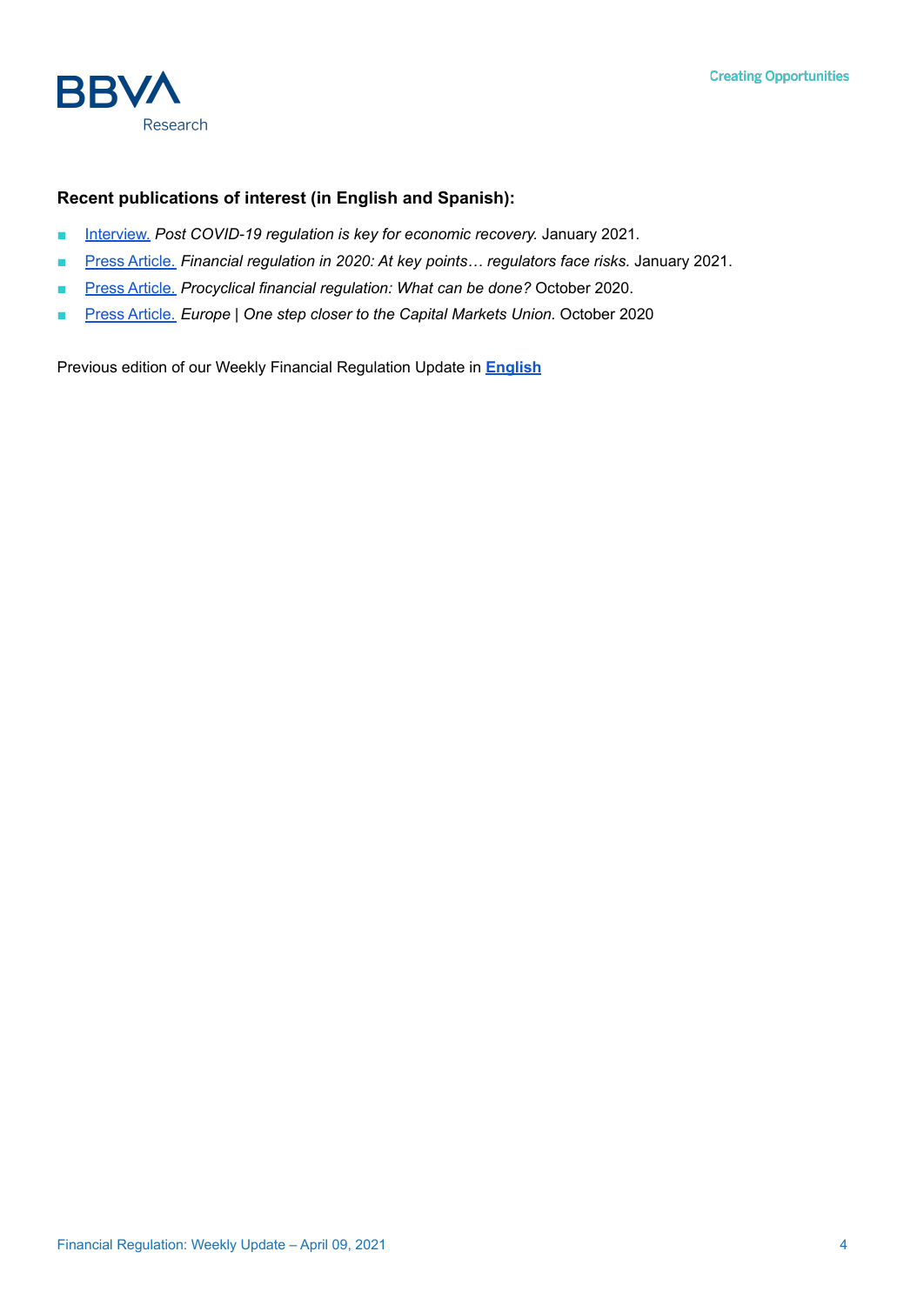

# **DISCLAIMER**

This document has been prepared by BBVA Research Department. It is provided for information purposes only and expresses data, opinions or estimations regarding the date of issue of the report, prepared by BBVA or obtained from or based on sources we consider to be reliable, and have not been independently verified by BBVA. Therefore, BBVA offers no warranty, either express or implicit, regarding its accuracy, integrity or correctness.

Any estimations this document may contain have been undertaken according to generally accepted methodologies and should be considered as forecasts or projections. Results obtained in the past, either positive or negative, are no guarantee of future performance.

This document and its contents are subject to changes without prior notice depending on variables such as the economic context or market fluctuations. BBVA is not responsible for updating these contents or for giving notice of such changes.

BBVA accepts no liability for any loss, direct or indirect, that may result from the use of this document or its contents.

This document and its contents do not constitute an offer, invitation or solicitation to purchase, divest or enter into any interest in financial assets or instruments. Nor shall this document or its contents form the basis of any contract, commitment or decision of any kind.

With regard to investment in financial assets related to economic variables this document may cover, readers should be aware that under no circumstances should they base their investment decisions on the information contained in this document. Those persons or entities offering investment products to these potential investors are legally required to provide the information needed for them to take an appropriate investment decision.

The content of this document is protected by intellectual property laws. Reproduction, transformation, distribution, public communication, making available, extraction, reuse, forwarding or use of any nature by any means or process is prohibited, except in cases where it is legally permitted or expressly authorized by BBVA.